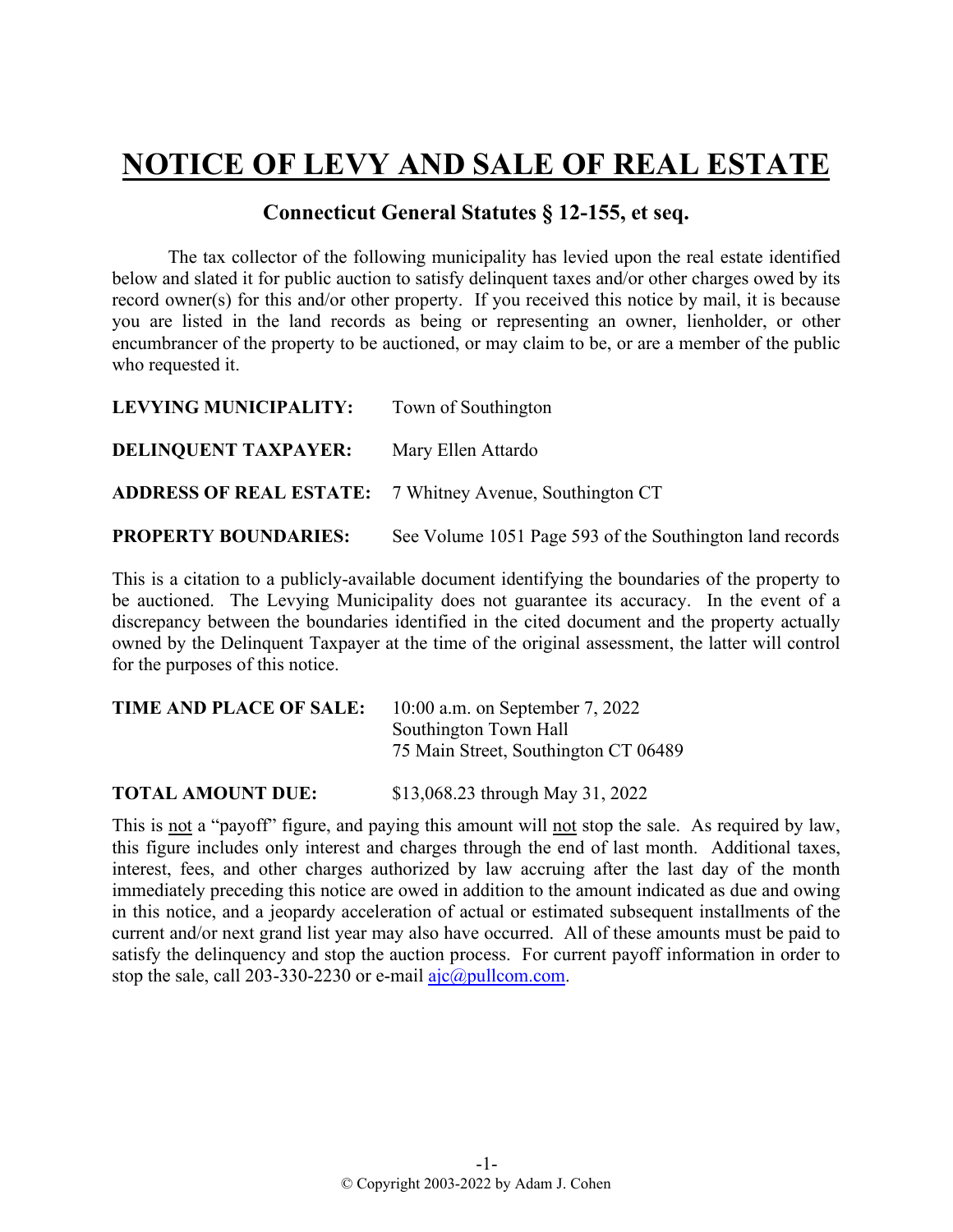**SURVIVING ENCUMBRANCES:** This property will be sold "free and clear" to the winning bidder subject only to: (1) taxes and water/sewer charges laid by the levying municipality which were not yet due and payable at the time of the levy, which is the date accompanying the signature on the first notice of this sale filed in the land records, except as are recovered from the sale; (2) the accrued taxes and water/sewer charges of any other governmental authority against this property; (3) any federal lien recorded until 30 days before the date which is six months after the auction date, except as extinguished pursuant to federal law; (4) easements, covenants and restrictions in favor of other parcels of land predating the time of the levy; (5) solely to the extent any of the delinquencies identified above was assessed on property other than the property to be sold, all encumbrances perfected before this notice was recorded; (6) interests exempt from levy and sale under the Constitution and laws of the United States; (7) the interest of any person or such person's predecessors in title for whom notice of the sale was not sent as required by law, and who had a right to such notice, and who did not in fact know of it within six months thereafter, until expiration of the limitation deadline in C.G.S. § 12-159b; (8) any monetary encumbrance recorded between June 10, 2022 and the date the first notice of this sale was filed in the land records, unless its holder is notified of the tax sale as required by law or in fact knew of it within six months thereafter; (9) any other interest not foreclosed by this tax sale procedure under state law; and (10) the effect of any federal, state, or local law and the restrictions and conditions in the tax sale notices and announced at the auction.

**PERSONS TO WHOM THIS NOTICE IS SENT:** The following persons are, or may claim to be, or may represent, the known holders of choate interests which will be affected by the sale. Absent payment in full before the auction or valid redemption within six months thereafter, the respective titles, mortgages, liens, restraints on alienation, and other encumbrances in this property in favor of all persons with actual or constructive notice thereof shall be extinguished.

| Mary Ellen Attardo                                 | Mary Ellen Attardo                             |
|----------------------------------------------------|------------------------------------------------|
| 7 Whitney Avenue                                   | 100 Hartsfield Center Parkway #50              |
| Southington, CT 06489                              | Atlanta, GA 30354                              |
|                                                    |                                                |
| First Franklin, A Division of Nat. City Bank of IN | Mortgage Electronic Registration Systems, Inc. |
| 2150 North First Street                            | 1818 Library Street, Suite 300                 |
| San Jose, CA 95131                                 | Reston, VA 20190                               |
|                                                    |                                                |
| Citibank, N.A.                                     | Cavalry SPV I, LLC                             |
| 701 East 60 <sup>th</sup> Street                   | c/o CT Corporation System                      |
| North Sioux Falls, SD 57104                        | 67 Burnside Avenue                             |
|                                                    | East Hartford, CT 06108                        |